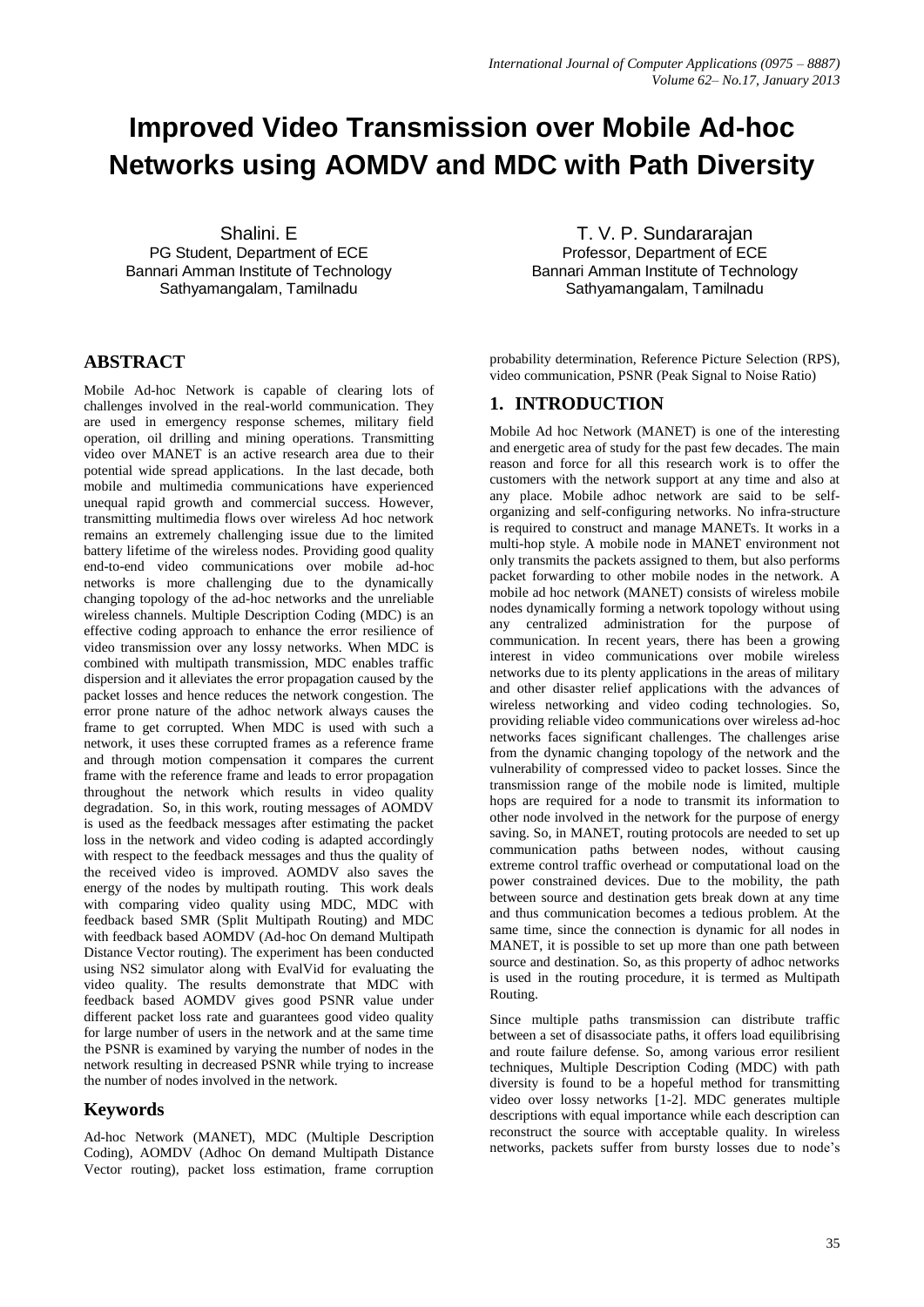

#### **Fig 1: Architecture of the Proposed System using AOMDV as a routing protocol and Multiple Description Coding with Path Diversity**

mobility and topology changes. MDC with multiple paths is a robust technique to losses since all the descriptions are not lost simultaneously. Thus the satisfactory quality of video is maintained [3]. Also, MDC with path diversity avoids congestion in network by sharing and equilibrising the load in the network. Unlike Routing aware MDC with MPT (Multiple Path Transmission) using Split Multipath Routing (SMR) as a routing protocol [4], this proposed work uses the routing messages of Ad-hoc On demand Multipath Distance Vector (AOMDV) routing protocol in order to estimate the loss of packet and then selecting the reference frames consequently since the end to end delay is fewer and Packet Delivery Ratio (PDR) is higher in AOMDV when compare to SMR.

In this work, a model is constructed for estimating loss probability of every packet by using the routing messages of AOMDV routing protocol received by the sender, and transmission delay is found by the MAC layer access mechanisms and the parameters of the network. And finally, frame loss probability is estimated, and the reference frames are selected based on the formula (1) in order to avoid the error propagation in the subsequent frames. Unlike common Reference Picture Selection (RPS) work [5], this work not involves any additional channel for feedback about the status of the network, but it recovers information from routing messages.

The work is implemented using NS2 and EvalVid for simulation and the proposed method of video transmission over adhoc network using AOMDV achieves higher PSNR value when compare to the two methods which uses only MDC for video transmission and the other method uses SMR as a routing aware for video transmission over adhoc networks.

The paper is structured as follows. Section II describes the related work. Section III describes the architecture of the proposed work and also describes how the packet loss estimation is made based on routing message of AOMDV.

Results are described in Section IV and Section V concludes the paper.

# **2. RELATED WORK**

In [6], Layer coding concept is used for video transmission, which encodes the video into two layers namely, base layer and an enhancement layer. The base layer (BL), which includes the crucial part of the video frames, guarantees a basic display quality. Each enhancement layer (EL) correctly received improves the video quality. But without the BL, video frames cannot be reconstructed sufficiently. Usually, EL packets may be dropped at a congested node to protect BL packets, and BL packets are better protected with FEC or ARQ [7]. These two layers are not highly correlated.

Due to this property, it is not possible to partially recover lost information of one substream, using information carried in other correctly received substreams. But MDC method overcomes this problem by generating multiple equally important streams, each giving a low but acceptable quality. A good-quality reconstruction is decodable from all bit streams received together, while a worse, but still tolerable quality reconstruction is possible only if one stream is received. The correlation among the substreams introduced at the encoder makes it possible to partially recover lost information of one substream, using information carried in other correctly received substreams. However, such a correlation limits the achievable coding efficiency, as compared with a conventional coder designed to maximize it. A key challenge with this codec is how to control the mismatch between the reference frames used in the encoder and those used in the decoder caused by transmission errors. Many approaches has been proposed in order to eliminate mismatch, but it comes at the cost of redundancy. Feedback-based video coding techniques includes tracking of error, error confinement and Reference Picture Selection (RPS). The RPS technique encodes the present video frame among reference to a earlier frame selected based on the feedback information instead of constantly using the final transmitted frame [8]. Thus, it can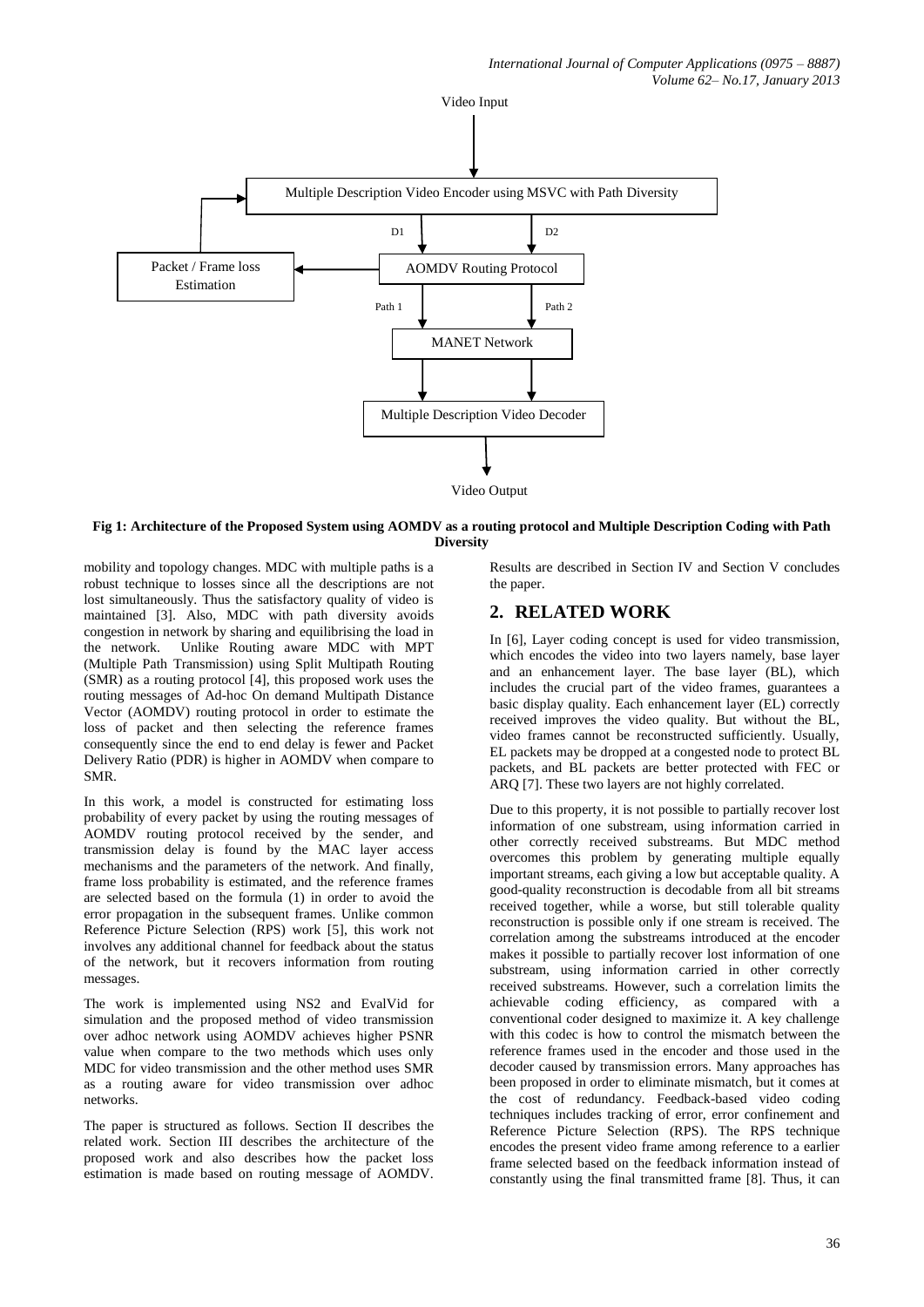halt error propagation without causing excessive loss of coding efficiency. One of the major shortcomings of this

technique is that they could be used only



**Fig 2: Layout of the proposed method**

when feedback channel is present. Based on the delay associated in network for receiving the feedback information, the efficiency of the feedback based schemes are calculated. If the delay is small, the encoder can impede the error propagation, and the closer frames are utilized as reference frame. The delay in receiving the feedback information does not cause extra encoding delay or the overall end-to-end delay. Therefore, feedback-based approaches are feasible options even for interactive applications. The feedback delay seriously affects the encoding efficiency. Unlike common reference picture selection (RPS) work, the proposed work does not require any extra channel feedback but retrieves information from normal routing messages. From [9], it is observed that SMR produces more control overhead than the AOMDV routing protocols. This is caused by the fact that SMR rebroadcasts the same RREQ packets it receives from multiple neighbors. End-to-end delay for the SMR protocol is higher than AOMDV [10].

In low mobility and low node density scenarios end-to-end delay is approximately 650ms, while in higher mobility and node density the end-to-end delay augments to 1200ms. The high routing overhead of SMR penalizes data packets, therefore high buffering delays contribute to high end-to-end delay. SMR and AOMDV achieve a good dispersion of traffic between the different nodes. SMR and AOMDV have lower

standard deviation than AODV multipath independent of node mobility. So, in the proposed work, AOMDV is chosen as the Routing protocol.

### **3. SYSTEM ARCHITECTURE**

In the proposed method, the MDC generates two descriptions based on the Multiple State Video Coding (MSVC) [11] method since MSVC is easy to implement and it supports a variety of video standards and the Reference Frame selection is done by using the routing messages of the AOMDV routing protocol. As shown in figure 1, the MDC uses MSVC and down samples the video sequence into two sub-sequences consisting of even and odd frames and those frames are encoded into two descriptors using H.264 encoder. After encoding process, two descriptors are transmitted through two different paths by making MDC supporting MPT (Multiple Path Transmission). MDC with MPT helps in reducing the continuous loss of descriptions and balances the load in the network [12]. Thus increasing the gain of video transmission over MANET. The routing in adhoc networks is done by using AOMDV protocol. By the MAC layer mechanism, loss probability of packets is estimated and the AOMDV routing message is feedback to the MDC encoder based on this estimation, and thus the error propagation is totally eradicated in the subsequent descriptors of the collapsed route. The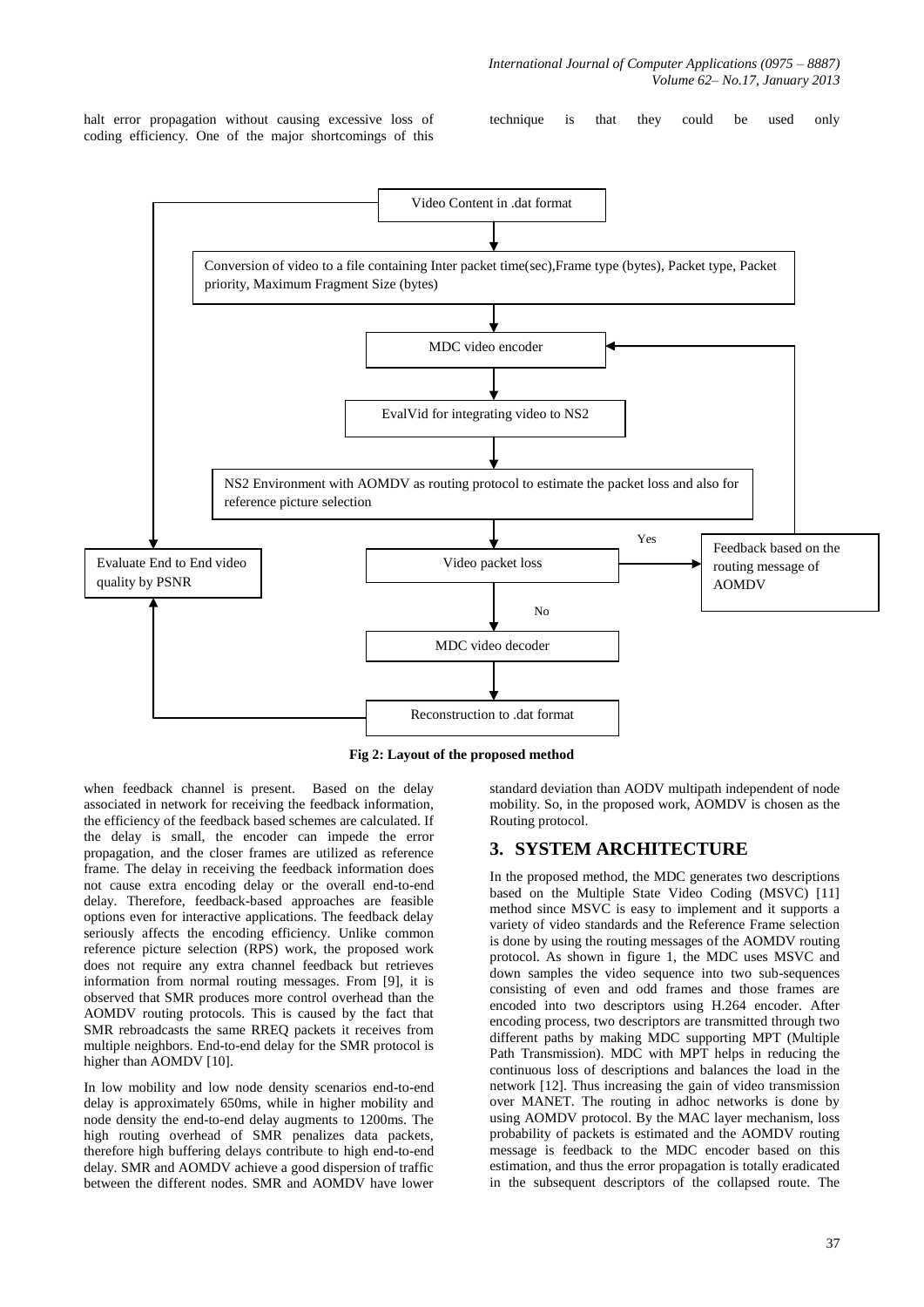layout of the proposed work is shown in figure 2. This represents the entire flow diagram of the proposed work.

Initially, video is obtained in .dat format. The multiple description (MD) video encoder which uses SMR as a routing protocol for aware routing generates two video descriptions based on the multiple state video coding (MSVC) method. The two different descriptions are transmitted through two different paths established by the multipath routing protocol. The encoded video is given as input to the NS2 using EvalVid (A Video Quality Evaluation Tool set). Ad-hoc network is constructed in the NS2 environment, which uses AOMDV as a routing protocol. If packet loss is estimated using the RERR message of the AOMDV, reference picture selection is made based on the estimated frame loss probability to retransmit the lost frames and then decoding is done by the receiver. If there is no packet loss, decoding is performed directly at the receiver by the MD decoder. Finally, PSNR value is calculated between the original video which is given as input and the reconstructed video obtained at the output.

# **3.1 Multiple Description Video Encoder and Decoder**

Multiple Description Coding (MDC) is a most effectual to fight against loss of packets in internet and wireless communication networks [13]. At the same time, it has good potential for real time applications of video in which retransmission is intolerable and also not feasible. The main objective of MDC is to generate numerous descriptions that are independent which has one or more features of video such as frequency content, spatial or temporal resolution and signal-to-noise ratio.

Descriptions may have the same importance or they may have different importance. When more descriptions are received, higher the quality of decoded video. MDC encoder generates two descriptions which are sent separately across two different channels [14]. Both the descriptions are received by the MD decoder or either one of the two descriptions are received. So the decoder may be in one of the three states. The central decoder receives both the descriptions and produces good quality reconstruction. While the two side decoders can receive one among the two descriptions and produces only the lower but acceptable video quality. MSVC [15] is applied to MD video encoder. In the encoder part, by using H.264 encoder, video is encoded. Before encoding, video is temporally decimated into two sub-sequences comprising of even and odd frames respectively. At the time of encoding, routing messages from the multipath routing protocol is used to assist the encoder to choose the reference frames. At the decoder, MSVC decoder is utilized with the refined error concealment method.



**Fig 3: Multiple Description Coder**

# **3.2 Ad-hoc Ondemand Multipath Distance Vector Routing**

AOMDV was designed mainly for highly dynamic ad-hoc networks where link failures and route breaks occurs often. It maintains routes for destinations and uses sequence numbers to prevent routing loops. It is a timer based routing protocol and it assists mobile nodes to react to the path breaks and changes in topology. It uses three types of control messages namely route request (RREQ), route reply (RREP) and route error (RERR). A node broadcasts RREQ message throughout the network when it requires a path to send the data packets. When a node receives a RREQ packet, it checks the destination address field of RREQ. If a node has any information regarding the destination or if it is an actual destination, RREP packet is transmitted in turn to the concerned source node. If an intermediate node does not have any route to destination and optional paths are not available, it sends RERR message reverse to the upstream nodes. AOMDV routing protocol employs advertised hop count field in its routing table for several route entries. To identify multiple next hops with respect to the relevant hop counts, it uses next hop lists available in the routing table. A node updates its advertised hop count for a destination whenever it sends a route advertisement for the destination.

# *3.2.1 Route Discovery Procedure*

Initially, in a route discovery procedure, a source node A primarily checks out its routing table when it has data packets for a destination in order to find out whether it previously has a route to the destination node B. If a route is available, it sends the data packets by utilizing its existing route. Else, it broadcast RREQ message into the network for finding out the route to the proposed destination. AOMDV provides multiple paths and observes each route advertisement to define an alternate path to the source or the destination during a route discovery procedure. RREQ packets arriving at the nodes are copied and sent back to the source nodes. This approach may lead to the formation of loops due to accepting all copied routes. In order to avoid the possibility of loops, it uses advertised hop count field in the routing tables. The advertised hop count of a node S for a destination D is set the maximum hop count of the multiple paths for D at S. The advertised hop count is initialized each time the sequence number is updated. By doing so, AOMDV only accepts alternative routes with lower hop counts. Each RREQ conveys an additional first hop field to indicate the first neighbor of the source node. The intermediate nodes do not cast out duplicate copies of RREQ instantly until each RREQ render a new disjoint path to the source. If an intermediate node offers a new path, a reverse path is set up. It sends back a RREP to the source. At the destination, reverse routes are established like in the same situation of intermediate nodes.

### *3.2.2 Sequence Number Procedure*

To prevent the formation of routing loops and to select the most recent routing path to the destination, a sequence numbering technique is exploited. AOMDV sets its destination Sequence Number as follows.

```
if
(sequence num_i^dsequence num_i^d) or (((sequence num_i^dsequence num_i^d)and (hopcount_i^d> hopcount_i^d)
```

```
then
```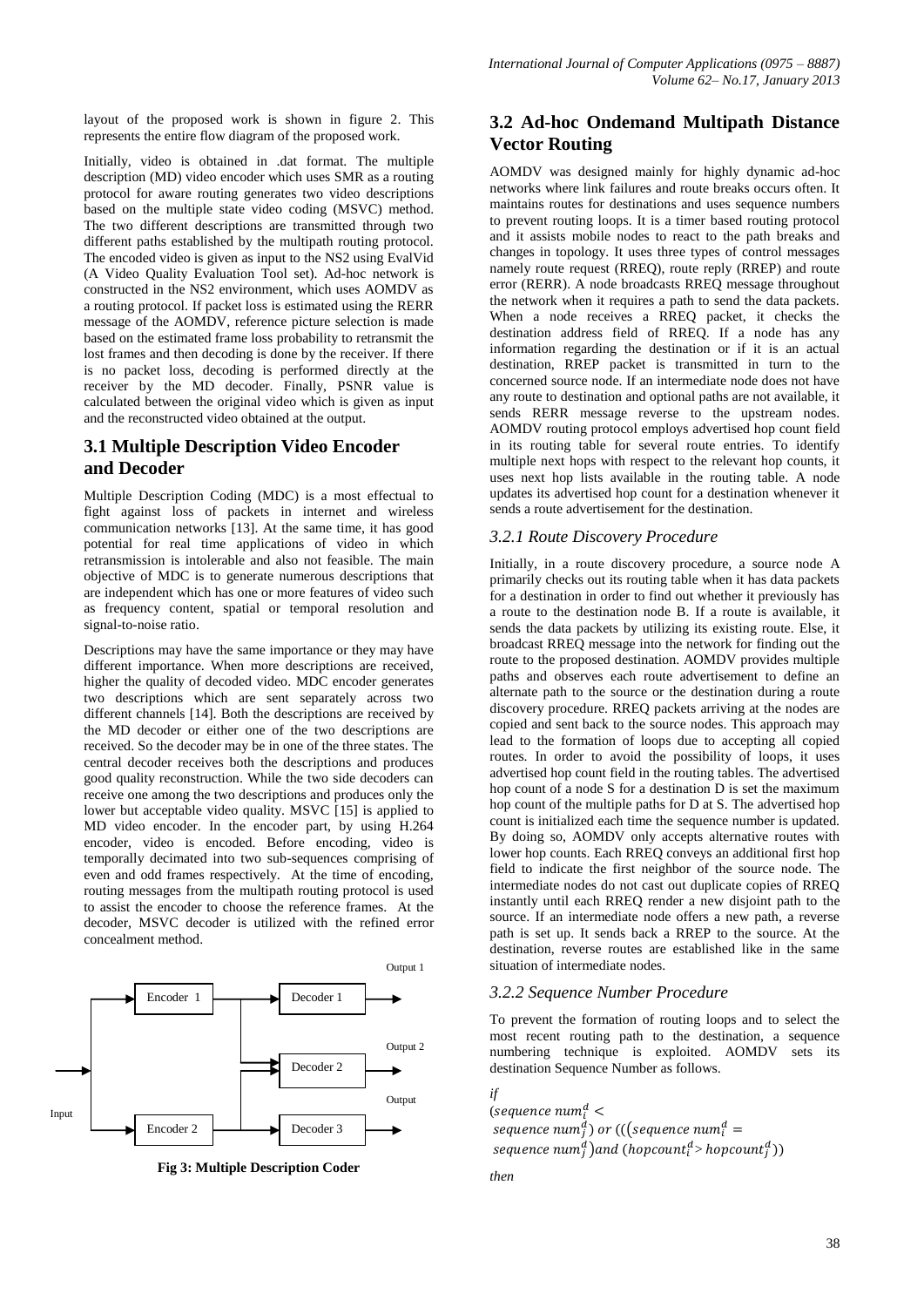sequence num $_i^d =$  sequence num $_i^d$ ;

hopcount $i^d$  = hopcount<sup>d</sup>

*nexthop = j;*

*end if*

Each RREQ conveys an additional first hop field to indicate the first neighbor of the source node. The intermediate nodes do not discard duplicate copies of RREQ immediately as long as each RREQ provides a new node-disjoint path to the source. If an intermediate offers a new path, a reverse path is set up. It sends back a Route REPLY (RREP) to the source. At the destination, reverse routes are established like in the situation of intermediate nodes. If a link break occurs between a source and destination, a node that knows this link break needs to send Route Error (RERR) message back to the source node. For periodic route updates, HELLO messages are broadcast in a timely manner.

#### *3.2.3 Route Maintenance Procedure*

Route maintenance in AOMDV is a similar to AODV route maintenance with little extension. Like AODV, AOMDV also uses RERR packets. A node forwards a RERR control packet to a destination when the path to the destination breaks. AOMDV includes optimization to recover packets forwarded over failed links by forwarding them again over an alternate path. This is similar to the packet salvaging mechanism in DSR. The timeout mechanism similarly extends from a single path, but even though, setting proper timeout values is more difficult for AOMDV compared to AODV. With multiple paths, the paths become stale more likely. But using little timeout values to avoid stale paths can bound the benefit of using multiple paths. From [16], it is observed that AOMDV outperforms SMR in many aspects like less control overhead, less end to end delay and good packet delivery ratio. So AOMDV is chosen in this work for routing aware purpose.

#### **3.3 Packet Loss Estimation**

AOMDV routing mechanism states that, when the retransmission fails while transmitting a packet to the following hop by the MAC layer, then automatically the initiation of RERR message commences. This RERR message shows that a link turns unreliable and the packets transmitted through this link experience heavy rate of packet loss. When the video packets are transmitted from the source node before the reception of RERR message by the source node, the video packets are vulnerable to heavy packet losses since they are still transmitted only through the unreliable link. As the source receives the RERR, it either starts the route recovery process to find a new route or rebuilds the route from the route cache. Packets that are about to be transmitted in the cracked route during the route recovery process are thrown away and marked as missed.

The retransmission delay of the video packet to the next hop is defined as  $T_{retrans}$ . After time  $T_{RERR}$ , source node receives the RERR message and halts the video packet transmission through the unreliable link. The other packets which are sent during this time period are however transmitted only through this unreliable link and are vulnerable to heavy packet losses.

So in [17], they presume that anytime the source receives an RERR, the preceding video packets sent from the source track the same packet loss distribution under the same network conditions. Before receiving an RERR message by the source node, the loss probability of the leading packets from the source node is denoted as  $P_r(n)$ .  $P_r(n)$  is utilized to decide the possible corrupted frames. Because of the stochastic delay existing between link failure and RERR message reception at the source, the n-th preceding packet before RERR can be sent at a time earlier, right at, or later than the link failure occurs. These three cases are represented by the three states namely GOOD, FAIL and BAD. Packets that are sent earlier to the link breakage enters GOOD state, and those packets that fails to send and activates RERR enters FAIL state, and finally, those packets that are transmitted after the link breakdown enters the BAD state. The frame's corruption probability can be determined by estimating the loss probabilities of packets and it is given below as,

$$
p(f_k) = 1 - \prod_{v_i \in f_k} (1 - p(v_i))
$$
 (1)

where  $p(v_i)$  is the packet loss probability for packet  $v_i$  in frame  $f_k$ , and the frame corruption probability of  $f_k$  is defined by the probability that any packet in frame  $f_k$  is lost. This frame error probability is employed for the purpose of Reference Frame Selection

# **4. SIMULATION RESULTS AND DISCUSSION**

### **4.1 Implementation and simulation set up of the proposed work**

The work is simulated by using both the NS2 and EvalVid and the comparison of proposed work is done with simple MDC and MDC with SMR with various network conditions. Initially the Video is obtained in .dat format. In this work, Video64.dat is chosen as a Video file. This video file is converted to a file named as video\_input consisting of Inter packet time (sec), Frame size (bytes), Packet type, Packet priority, Maximum Fragment Size (bytes) by using the mpeg trace converter since NS2 does not support real time video. Video\_input file is further encoded by MDC coding and is given as input to the EvalVid. For integrating EvalVid in NS2, the following changes have to be made in NS2 Make file.

- 1. Add myevalvid/myudp.o, myevalvid/myevalvid\_sink.o and myevalvid/myevalvid.o in the OBJ\_CC list in the Makefile of NS2
- 2. Add extra coding lines in packet.h, agent.h, agent.cc of the Makefile in order to support Inter packet time (sec), Frame size (bytes), Packet type, Packet priority, Maximum Fragment Size (bytes) in NS2
- 3. Recompile the Makefile

Video input file is attached to the source node by using the agent and the video is transmitted over the Ad-hoc network. The Simulation environment is shown below in the following table.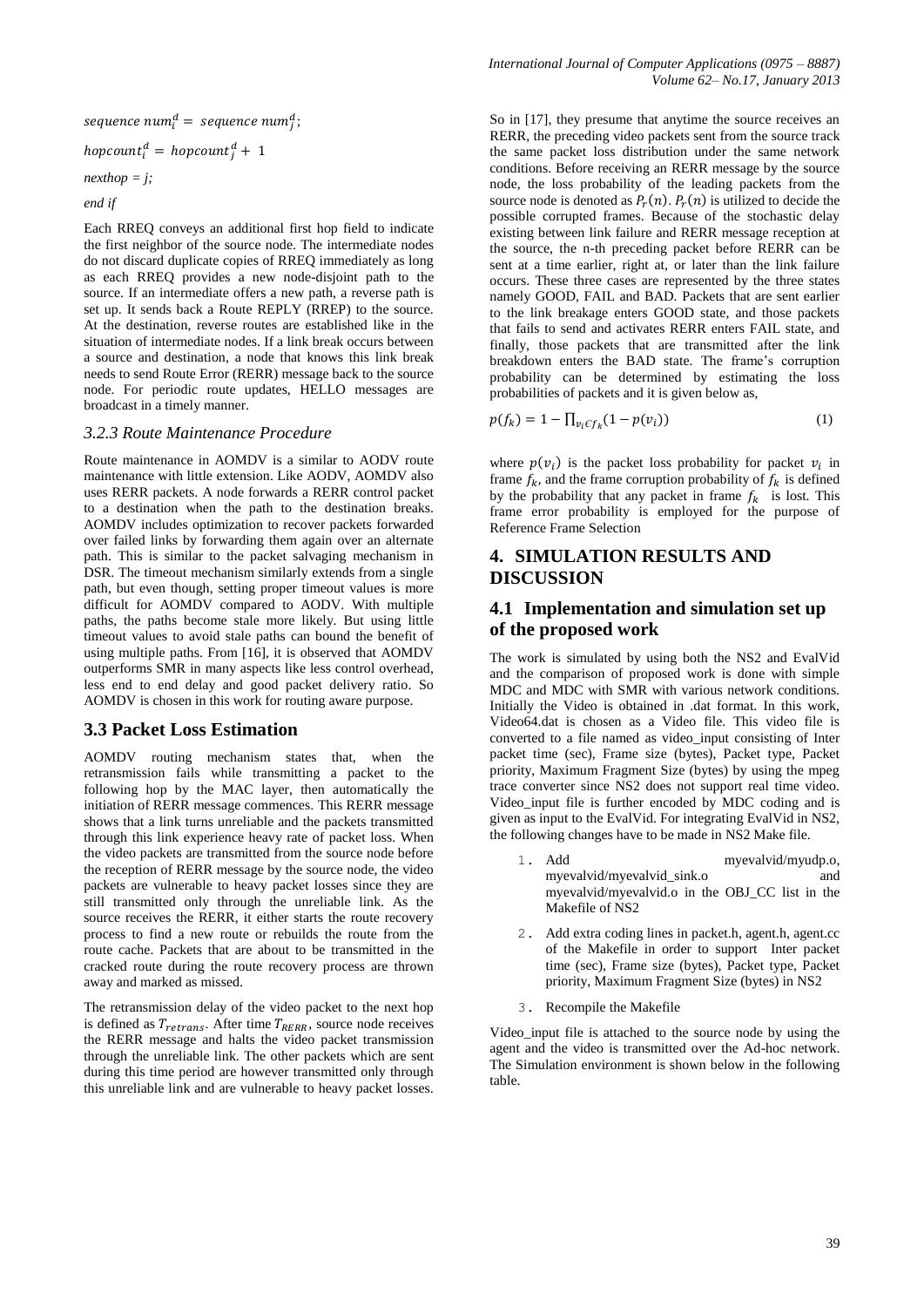| Number of nodes           | 50,60,70,80                          |
|---------------------------|--------------------------------------|
| Video file                | Video64 dat                          |
| Region                    | $500 \text{ m} * 500 \text{ m}$      |
| Routing protocol          | <b>AOMDV</b>                         |
| MAC Layer protocol        | 802.11b CSMA/CA                      |
| <b>Transmission Power</b> | 15dB                                 |
| Traffic type              | 1 UDP connection with CBR<br>(1Kb/s) |
| <b>Mobility Model</b>     | Random Waypoint                      |
| Node transmission range   | 250m                                 |
| Video Resolution          | 352 X 288 (CIF)                      |
| Radio Model               | Two ray ground propagation<br>model  |

#### **Table 1: Simulation Parameters**



**Fig 4: Comparing MDC, RA-MDC using SMR and RA-MDC using AOMDV Based on PSNR**

The frames that are divided as even and odd frames are encoded using the H.264 encoder in MDC coding. The output of MDC coders are termed as descriptors. In this work, two descriptors are generated and transmitted over multiple paths in the Ad-hoc network which uses Multipath routing protocol (AOMDV). The mobile adhoc network with two path transmission is simulated using NS2. The Play out deadline indicates that the packets are dropped if it does not reach the

destination with 350ms. The packet loss probability in a network is estimated using the MAC layer parameters, routing information, and the packet loss estimation model and this information is given to the encoder for reference frame selection using the Routing Message of AOMDV routing protocol. The selected reference frame is now compared with the current frame for motion compensation. IEEE 802.11b which employs CSMA/CA as the MAC layer protocol chosen.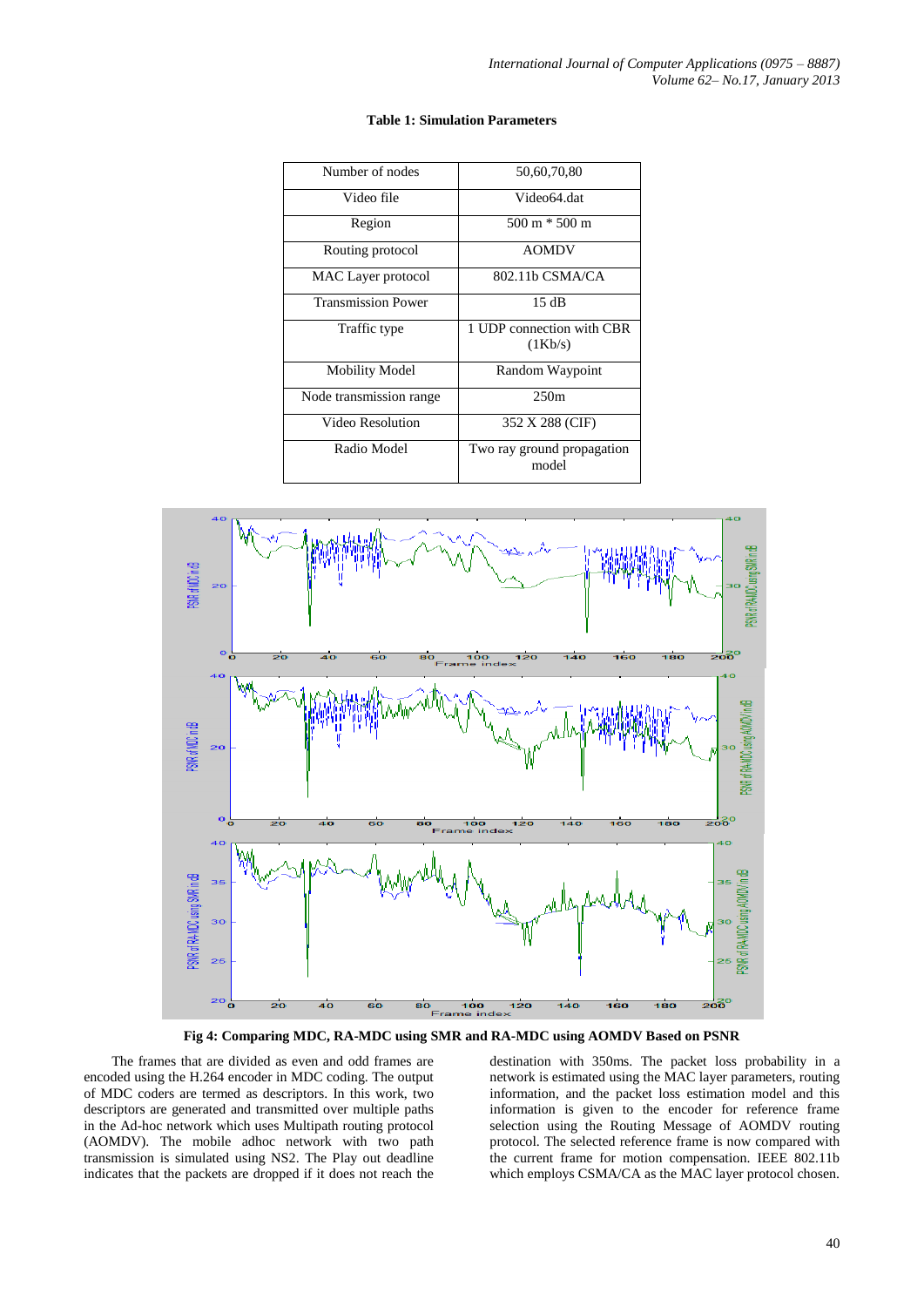PSNR is one of the most common subjective parameter used to evaluate video quality. The following equation shows the definition of PSNR.

$$
PSNR = 10log_{10}\left[\frac{255^2}{MSE}\right]
$$
 (2)

The frame corruption probability is estimated using the formula (1). This frame corruption probability is utilized for the purpose of Reference Frame Selection to improve the video quality. The destination node is attached by the null agent with that of the myevalvid\_sink from which output is obtained and stored in video\_output file. The output file is again decoded using MDC decoder. PSNR is calculated between input video and received video in order to evaluate end to end video quality. MOS (Mean Opinion score) is a subjective metric to measure digital video quality at the application level. This quality metric is generally given on a scale ranging from 1 (worst) to 5 (best). In this work, PSNR of every frame can be approximated to the MOS scale as shown in Table 2**.** 

**Table 2: PSNR to MOS Conversion**

| <b>PSNR</b> | <b>MOS</b>    |
|-------------|---------------|
| > 37        | 5 (Excellent) |
| 31-37       | 4 (Good)      |
| 25-31       | 3 (Fair)      |
| $20 - 25$   | 2 (Poor)      |
| <2Ω         | $1$ (Bad)     |

#### **4.2 Results and Discussion**

The simulation is carried out with the total number of 50 nodes. The simulations are done by acquiring PSNR value for every frames and by acquiring the average PSNR value with varied packet loss rate for three methods used for video transmission such as simple Multiple Description Coding, Routing aware MDC using SMR as a feedback for selecting the reference frames, Routing aware MDC using AOMDV for selecting the reference frames . In this work, only one video sequence has been taken. In the above figure 4, it is shown that the PSNR value for each frame in one realization of the video with the packet loss rate of 4.5% and the comparison is made for MDC, Routing Aware MDC using SMR as routing protocol, Routing aware MDC using AOMDV as a routing protocol. The MDC method analysis in the figure 4 says that there is a drop in PSNR value when frame gets corrupted due to the packet loss in the network caused by link failure. This error propagates in the descriptions on the broken route and thus the PSNR oscillates whenever the packet loss happens in the network as the encoder uses corrupted frame as a reference frame for encoding. The RA-MDC with SMR overcomes this oscillation by making use of routing protocol (SMR) by selecting the reference frames based on the routing message and thus the error propagation gets stopped. The RA-MDC with AOMDV also stops error propagation by the usage of AOMDV for routing aware purpose, but the PSNR value is found to be slightly higher than RA-MDC with SMR. From the figure 4, the average PSNR value of RA-MDC with AOMDV is found to be 34.84 dB, MDC is found to be 32.50 dB which is 2.35dB less than the average PSNR value of the proposed method, RA-MDC with SMR is found to be 34.34 dB which is 0.50 dB less than average PSNR value of the proposed method. The MOS (Mean Opinion Score) of the

three methods is found to be 4, which represents the good quality of the video transmission over adhoc network. The average PSNR value of MDC up to first 50 frames is 33.793dB which is found to be low as there is oscillations involved since the error propagates in the subsequent descriptions and up to 100 frames, its average PSNR value is found to be 34.19dB, up to 150 frames it is found to be 33.25dB and up to 200 frames it is found to be 32.50dB respectively. Similarly for RA-MDC using SMR, the average PSNR value up to 50 frames is 35.90dB, up to 100 frames it is 35.39dB, up to 150 frames it is 34.71dB and up to 200 frames it is 34.34dB. The proposed method yields the average PSNR value of 36.13dB up to 50 frames, 35.72dB up to 100 frames, 35.32dB up to 150 frames and 34.84dB up to 200 frames respectively.



**Fig 5: Analyzing Average PSNR value by varying number of nodes.**

The above figure 5 shows the average PSNR value of the proposed method by varying the number of nodes with the packet loss rate of 4.5%. It says that, as the number of nodes in the network increases, the network congestion increases which leads to increase in routing overhead and thus the average PSNR gets decreases. When the number of nodes involved in the ad-hoc network is 50, it has obtained the PSNR value of 34.84 dB which is 4 dB greater than the average PSNR value of network with 60 nodes and 5.93 dB greater than the average PSNR value of network with 70 nodes and 9.61 dB greater than the average PSNR value of network with 80 nodes.



#### **Fig 6: Comparing average PSNR of MDC, RA-MDC using SMR and RA-MD using AOMDV based on different packet loss rate**

Figure 6 shows the analysis of three methods by varying the packet loss rate and by obtaining the average PSNR value. It shows that RA-MDC with AOMDV method provides slightly higher average PSNR value than RA-MDC with AOMDV for varying packet loss rate. There is a larger deviation in average PSNR value between MDC and the other two methods since in MDC, as the packet loss increases, the error propagation in the network is found to be very serious. Because unlike other